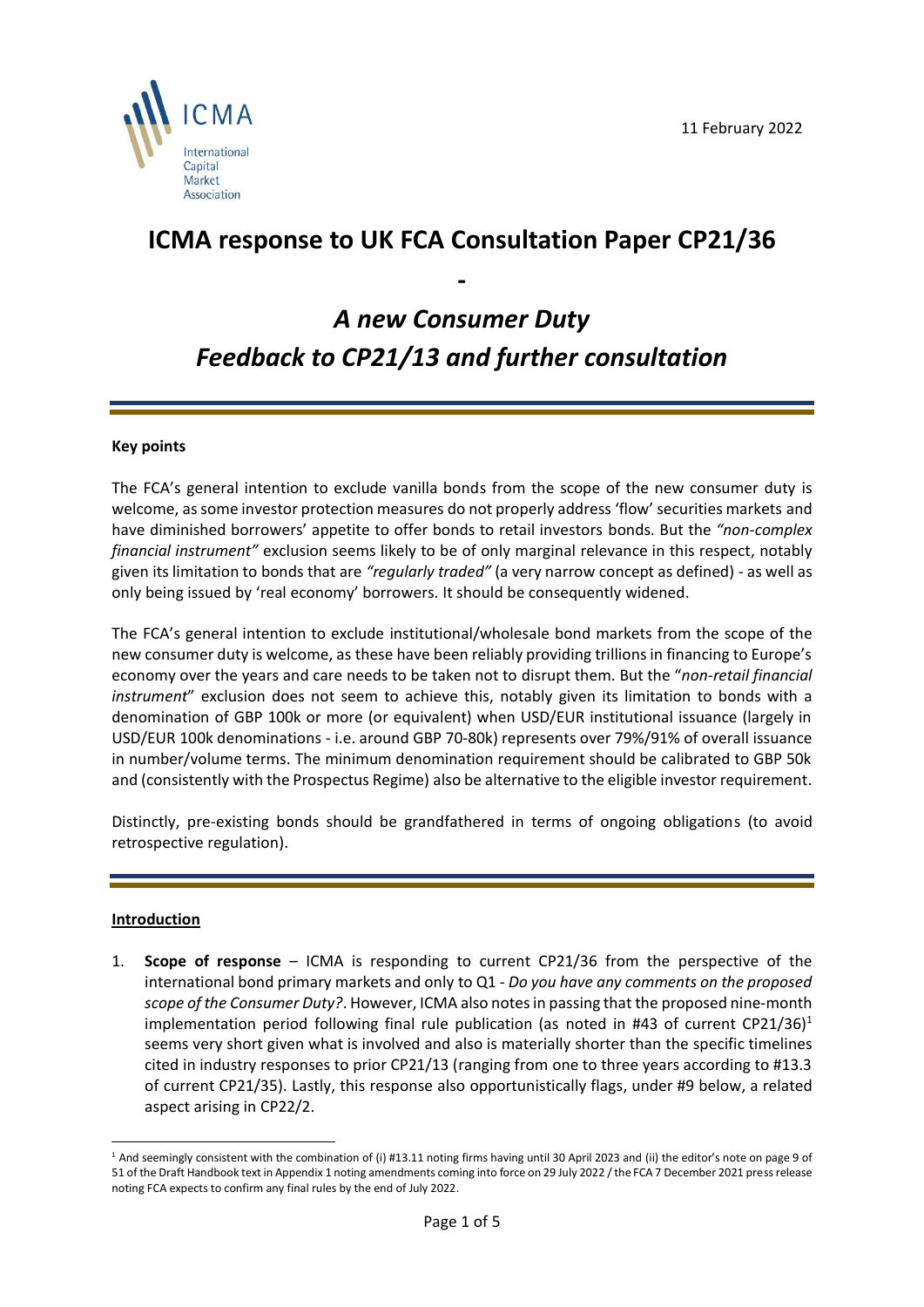### **'Vanilla' retail bonds**

- 2. **Background** Some investor protection measures created and/or expanded in the context of 'services' being rendered to investors do not properly address 'flow' securities markets: ICMA has repeatedly stated that MiFID's product governance regime is conceptually flawed regarding commoditised funding products such as Eurobonds that are not 'designed' as a 'service' for investor 'clients'. Rather, bonds have been in existence for decades as a 'product' for corporate and other borrowers to seek funding from the markets. Furthermore, the product governance regime hasin practice (in combination particularly with the PRIIPs regime and also partly with the Prospectus regime's retail disclosure requirements) further diminished borrowers' appetite to offer bonds to retail investors.
- 3. **Exclusion needed** In this respect (and assuming the UK authorities wish to foster the potential for an active retail bond market in the  $UK^2$ ), there is a need to exclude vanilla bonds from the scope of the new consumer duty and so ICMA agrees with the FCA's general intention stated in #3.28 of the consultation.
- 4. **Proposed exclusion too narrow** However the specifics of the *"non-complex financial instrument"* exclusion (given effect via draft PRIN 3.2.6 R) are that such instruments (i) be *"regularly traded" on a UK exchange*, (ii) have public *"adequately comprehensive information on its characteristics [that] is likely to be readily understood so as to enable the average retail client to make an informed judgment as to whether to enter into a transaction in that instrument"*, (iii) be a *"real economy security"* and (iv) not be a *"speculative illiquid security"*. This is too narrow in several respects and should be widened or risk retail bond markets excluding UK investor participation.
	- (A) The requirement to be *"regularly traded" on a UK exchange* involves a case-by-case assessment, even where there is a dedicated market maker<sup>3</sup> (something that, outside the historic UK retail ORB context, is very rare in the international bond markets that are mainly institutional and likely to remain that way given current prudential regimes). The natural market liquidity of individual bonds can evolve significantly over time: very liquid when 'on the run' (particularly following issuance and ahead of redemption and material corporate actions) and much less liquid at other times. But it is not feasible for market practitioners to treat an individual bond as falling outside the consumer duty at certain times but not at other times. Bond issuers and their advisers (when conducting regulated activities in the UK<sup>4</sup>) will be looking to make a binary choice on issue that will last for the life of the bond (for reasons of logistical efficiency and regulatory robustness). Since being subject to the consumer duty is not a realistic option (as noted under #2 above), the outcome would be for bonds to be limited to the institutional investor context only (which is separately addressed under the *Institutional bonds* heading below) and so not helping any UK policy objective to help retail access to capital markets. Also bonds in the mainstream public markets tend to be listed on a range of stock exchanges internationally of repute – just one of which is in the UK. And in any case bond trading (at least in the institutional space, outside the historic UK retail ORB context) has tended to be OTC (off-exchange), with an increasing element traded on MTFs

<sup>&</sup>lt;sup>2</sup> See ICMA [response](https://www.icmagroup.org/assets/documents/Regulatory/MiFID-Review/HMT-WMR-CP-Response-Submission-version-24-Sep-2021-ICMA-270921.pdf) to HM Treasur[y Wholesale Markets Review](https://assets.publishing.service.gov.uk/government/uploads/system/uploads/attachment_data/file/998165/WMR_condoc_FINAL_OFFICIAL_SENSITIVE_.pdf) (questions 103-105 relating to UK authorities playing a role to facilitate retail access to capital markets).

<sup>&</sup>lt;sup>3</sup> See FC[A Policy Statement PS20/15,](https://www.fca.org.uk/publication/policy/ps20-15.pdf) page 14. ICMA had originally expected (in the context of its response to FCA Consultation Paper CP20/8 on speculative illiquid securities) that FCA intended the concept of "not regularly traded" to capture securities with no 'natural' trading market (notably for example where only the originator/issuer of the securities and/or connected parties would trade, with no third-party interest at all) – rather than to capture merely infrequently traded securities.

<sup>4</sup> See #3.37 of the consultation.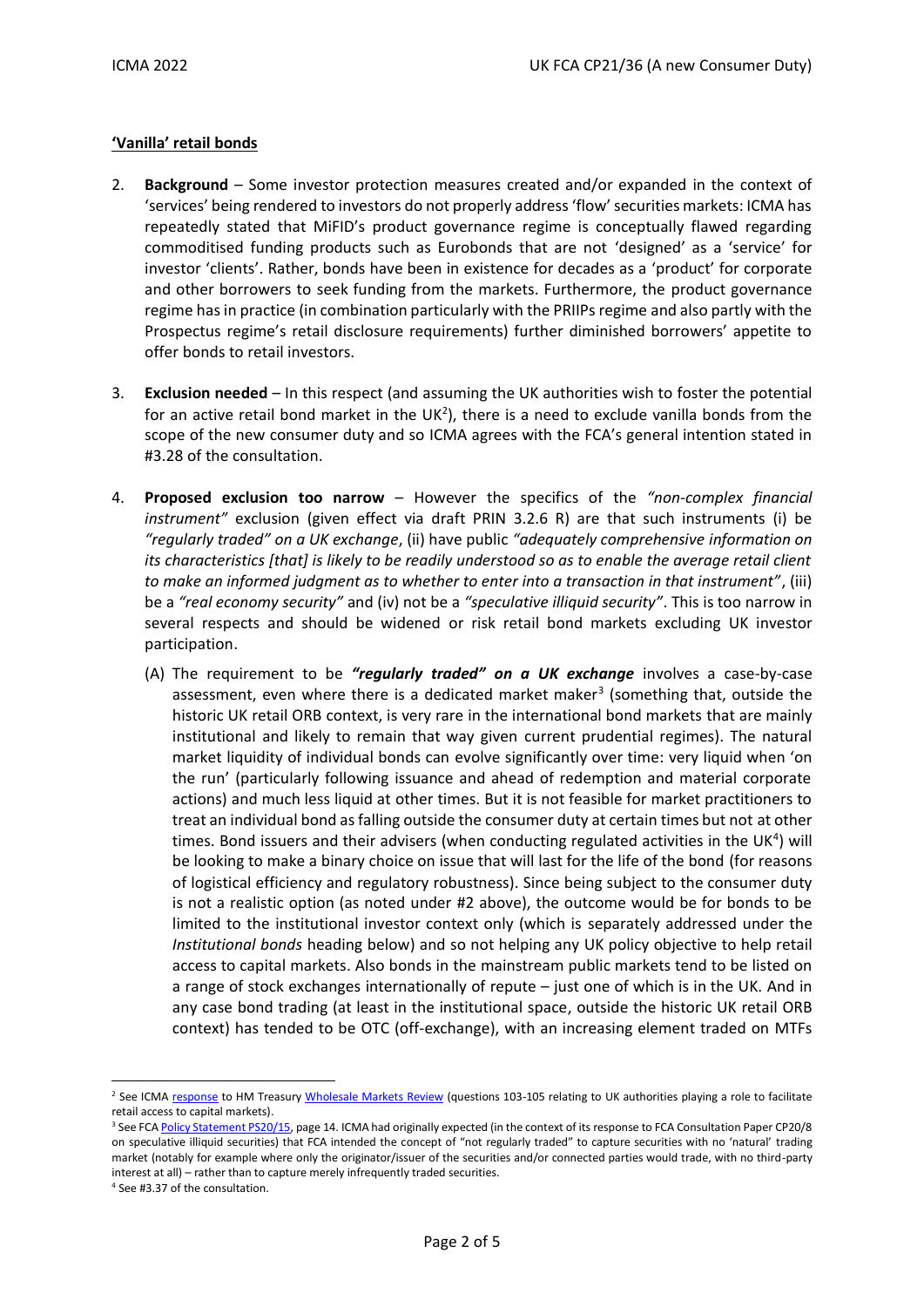and OTFs (platforms). So the range of bonds satisfying this requirement seems likely to be marginal.

- (B) The subjective requirement to have public *"adequately comprehensive information on its characteristics [that] is likely to be readily understood so as to enable the average retail client to make an informed judgment as to whether to enter into a transaction in that instrument"* should be satisfied by the existing objective Prospectus Regulation regime requirements: a retail prospectus is required to *"contain the necessary information which is material to an investor for making an informed assessment"* and to be *"in an easily analysable, concise and comprehensible form"*<sup>5</sup> and approved by the FCA.
- (C) The requirement to be a *"real economy security"* notably involves *"the level of any interest payable, the issuer's default risk, and any fluctuations in the market value of the security are wholly or predominantly determined by the actual or anticipated economic performance of the commercial or industrial activities of the issuer [or group guarantor]"* (excluding any financial sector activities such as lending / investment). This would seem to eliminate even senior preferred bonds from financial borrowers. It could also be interpreted to exclude official sector bonds issued by very highly-rated supra-national lenders, which have often allowed for retail participation. Query even whether a government bond might be excluded if its exposure is not seen to be based on that government's "*commercial or industrial activities*". (The related requirement to not be a *"speculative illiquid security"* may also be problematic in this respect.)

It is unclear whether the additional requirement that there be **no additional derivative / conditionality / structuring** might be problematic or not – much will depend on specifics as has been illustrated by the controversy surrounding the scope of the PRIIPs regime.<sup>6</sup>

(D) These requirements were covered in the FCA's Consultation [Paper CP20/8](https://www.fca.org.uk/publication/consultation/cp20-8.pdf) on speculative illiquid securities, which ICMA [responded](https://www.icmagroup.org/assets/documents/Regulatory/Primary-Markets/FCA-mini-bond-CP-2020-ICMA-response-021020.pdfhttps:/www.icmagroup.org/assets/documents/Regulatory/Primary-Markets/FCA-mini-bond-CP-2020-ICMA-respohttps:/www.icmagroup.org/assets/documents/Regulatory/Primary-Markets/FCA-mini-bond-CP-2020-ICMA-response-021020.pdfnse-021020.pdf) to an[d noted](https://www.icmagroup.org/assets/documents/Regulatory/Quarterly_Reports/Articles/QR-article-FCA-retail-protection-speculative-illiquid-securities-150121.pdf) FCA's subsequent conclusions. ICMA understands FCA's underlying concerns were driven by the apparent passporting into the UK of retail offerings of certain EU prospectus regime securities. However, the UK authorities could simply restrict such passporting following Brexit.

#### **Institutional bonds**

- 5. **Background** Whatever steps are taken in an attempt to protect retail investors and/or promote retail markets, care needs to be taken not to disrupt the institutional/wholesale markets which have been reliably providing trillions in financing to Europe's economy over the years.
- 6. **Exclusion needed** In this respect, there is a need to exclude institutional bonds from the scope of the new consumer duty and so ICMA agrees with the FCA's general intention stated in #3.28 of the consultation.
- 7. **Proposed exclusion too narrow** However, the specifics of the *"non-retail financial instrument"* exclusion (given effect via draft PRIN 3.2.6 R) notably involve (i) marketing disclosure being clear the offer is for ECPs/professionals only / not intended for retail, (ii) reasonable steps by issuers (or *"distributors"* in secondary markets) to limit promotions to ECPs/professionals, (iii) GBP 100k minimum denominations/investment and (iv) not being a "speculative illiquid security". This is too narrow in several respects – similarly to what ICMA flagged in relation to the FCA's PRIIPs proposals<sup>7</sup> (hopefully this new consumer duty proposal is not front-running the still-pending

<sup>&</sup>lt;sup>5</sup> [Prospectus Regulation,](https://eur-lex.europa.eu/legal-content/EN/TXT/PDF/?uri=CELEX:32017R1129&from=EN) Articles 6.1 and 6.2.

<sup>&</sup>lt;sup>6</sup> See ICMA's most recent [response](https://www.icmagroup.org/assets/documents/Regulatory/Primary-Markets/ICMA-response-to-FCA-PRIIPs-2021-300921.pdf) to FCA [Consultation Paper CP21/23](https://www.fca.org.uk/publication/consultation/cp21-23.pdf) an[d response](https://www.icmagroup.org/assets/documents/Regulatory/Primary-Markets/ICMA-response-to-ESAs-Call-for-evidence-on-the-European-Commission-mandate-regarding-the-PRIIPs-Regulation-161221.pdf) to the EU ESAs' [Call for evidence](https://www.esma.europa.eu/sites/default/files/library/jc_2021_61_priips_call_for_evidence.pdf) on the European Commission mandate regarding the PRIIPs Regulation.

<sup>&</sup>lt;sup>7</sup> See ICMA's most [response](https://www.icmagroup.org/assets/documents/Regulatory/Primary-Markets/ICMA-response-to-FCA-PRIIPs-2021-300921.pdf) to FC[A Consultation Paper CP21/23.](https://www.fca.org.uk/publication/consultation/cp21-23.pdf)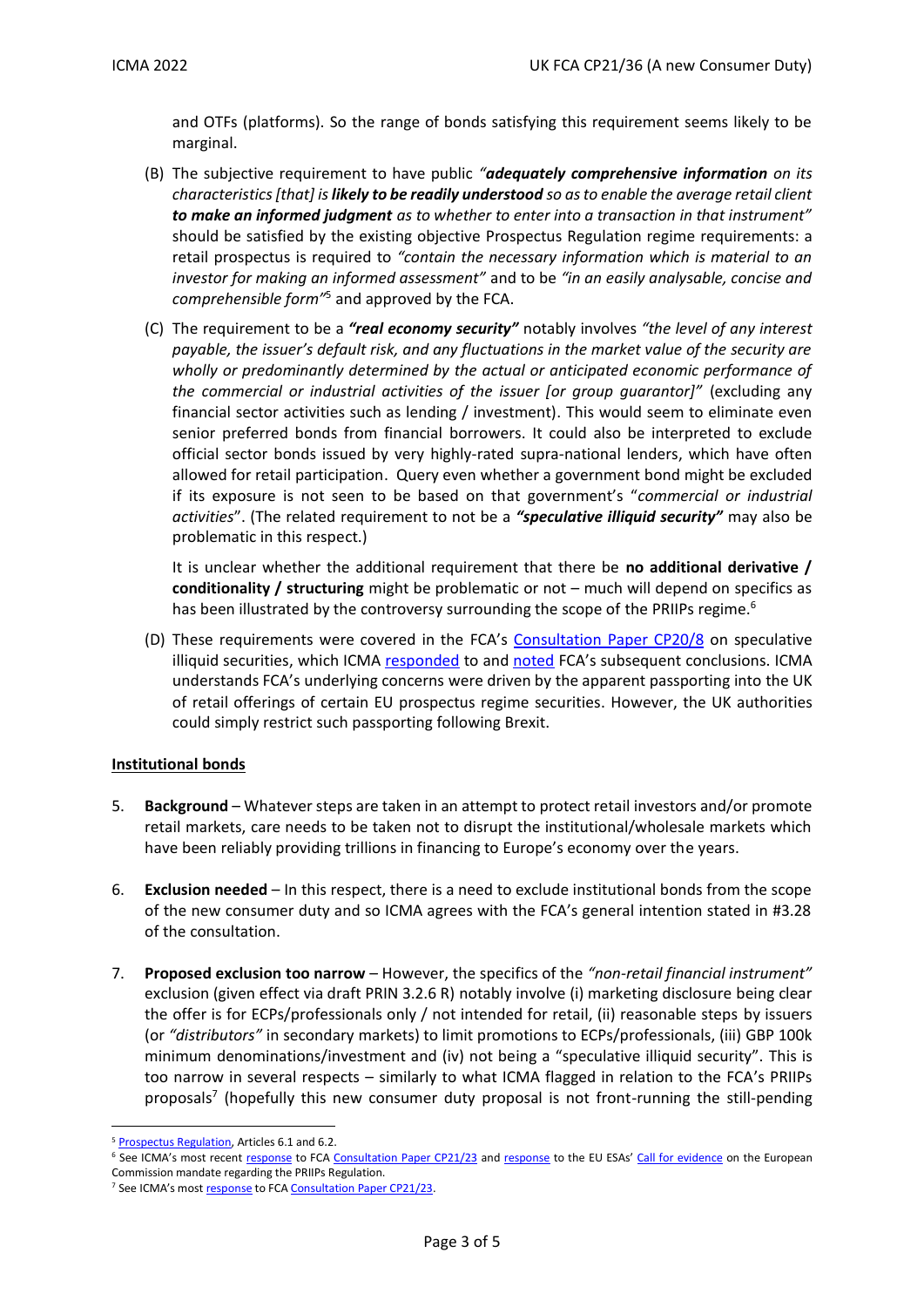conclusions relating to the FCA's PRIIPs proposal and to HMT's [Prospectus Regime Review](https://assets.publishing.service.gov.uk/government/uploads/system/uploads/attachment_data/file/999771/Consultation_on_the_UK_prospectus_regime.pdf)  [consultation](https://assets.publishing.service.gov.uk/government/uploads/system/uploads/attachment_data/file/999771/Consultation_on_the_UK_prospectus_regime.pdf) that ICMA [responded](https://www.icmagroup.org/assets/documents/Regulatory/Primary-Markets/ICMA-response-to-UK-HMT-Prospectus-Regulation-23-September-2021-230921.pdf) to, and FCA will be looking to adopt a consistent, evidencebased approach).

- (A) The requirement, that *"in relation to secondary market offers, the distributor"* takes **reasonable steps** to limit promotions to ECPs/professionals, needs to be clearly understood to be limited to the ability of that *"distributor"* (and any connected parties) to treat the bonds concerned as excluded from the new consumer duty. It would be fundamentally unjust if a failure by one market participant caused a bond to generally lose its exclusion from the new consumer duty and unwittingly placed all other market participants in breach of the regime despite having no knowledge of or influence over that participant.
- (B) The **cumulative nature of the ECP/professional and minimum denomination/investment requirements** reduces stakeholders' comfort perceptions and is inconsistent with the approach taken in related financial services regulation and therefore creates an incoherent rulebook, unnecessary complexity and costs for market participants. Broadly speaking, stakeholders are currently comfortable that, combined with some appropriate legending, the avoidance of retail-specific marketing and of direct retail access facilitation should be sufficient. The minimum denomination requirement and the eligible investor requirement should each just be alternative requirements to each other. This would also be consistent with the approach to exemptions from the UK's public offering rules that seem likely to be adopted further to HMT's Prospectus Regime Review consultation – where exemptions such as those related to minimum denominations and offers addressed solely to qualified investors are alternative rather than cumulative. There should be a consistent approach between the Consumer Duty, the PRIIPs regime and the Prospectus Regime.
- (C) The **calibration of the minimum denomination at GBP 100k** (or equivalent in another currency) is very restrictive, bearing in mind [2021Q4 data](https://www.icmagroup.org/assets/documents/Market-Info/Dealogic/Top-15-International-DCM-Volume-by-Currency-Q42021.pdf) indicates USD/EUR institutional issuance represents over 79%/91% of overall issuance in number/volume terms (with GBP issuance being circa 5%) and being largely in USD/EUR 100k denominations (i.e. around GBP 70-80k) – so making the overwhelming majority of institutional bonds subject to retail consumer rules if they were to be traded in the UK. As noted in ICMA's response to HMT's Prospectus Regime Review consultation, the most straightforward way to handle this (assuming that it is not palatable to retain euro denominated thresholds in UK legislation) would be to reduce the threshold under the UK regime to GBP 50k or equivalent in alternative currencies – such that a bond with a minimum denomination of EUR 100k or USD 100k would satisfy the UK requirements. A GBP 50k minimum denomination exemption would still seem high enough to demarcate an issue as 'wholesale' rather than 'retail' and may in addition be perceived by institutional investors to be more attractive in terms of their ability to allocate bonds across their different portfolios. Here again there should be a consistent approach between the Consumer Duty, the PRIIPs regime and the Prospectus Regime*.*
- (D) The requirement not to be a *"speculative illiquid security"* (broadly, a sub-GBP 100k denomination security with proceeds used for on-lending, investment or related to realestate) (i) is superfluous to the currently cumulative nature of the ECP/professional and minimum denomination/investment requirements noted above and (ii) would be otherwise disproportionate in restricting the securities that ECPs/professionals can have access to (FCA have given no rationale in this respect and it would be strange to impose such an institutional restriction in a retail-focused initiative).
- 8. **Grandfathering of pre-existing bonds** Presumably FCA intends event-driven obligations arising under the Consumer Duty to also apply in the context of securities (including bonds) that were issued prior to the Consumer Duty coming into effect. However, FCA does not presumably intend to impose retrospective regulations on manufacturers (or their advisers)